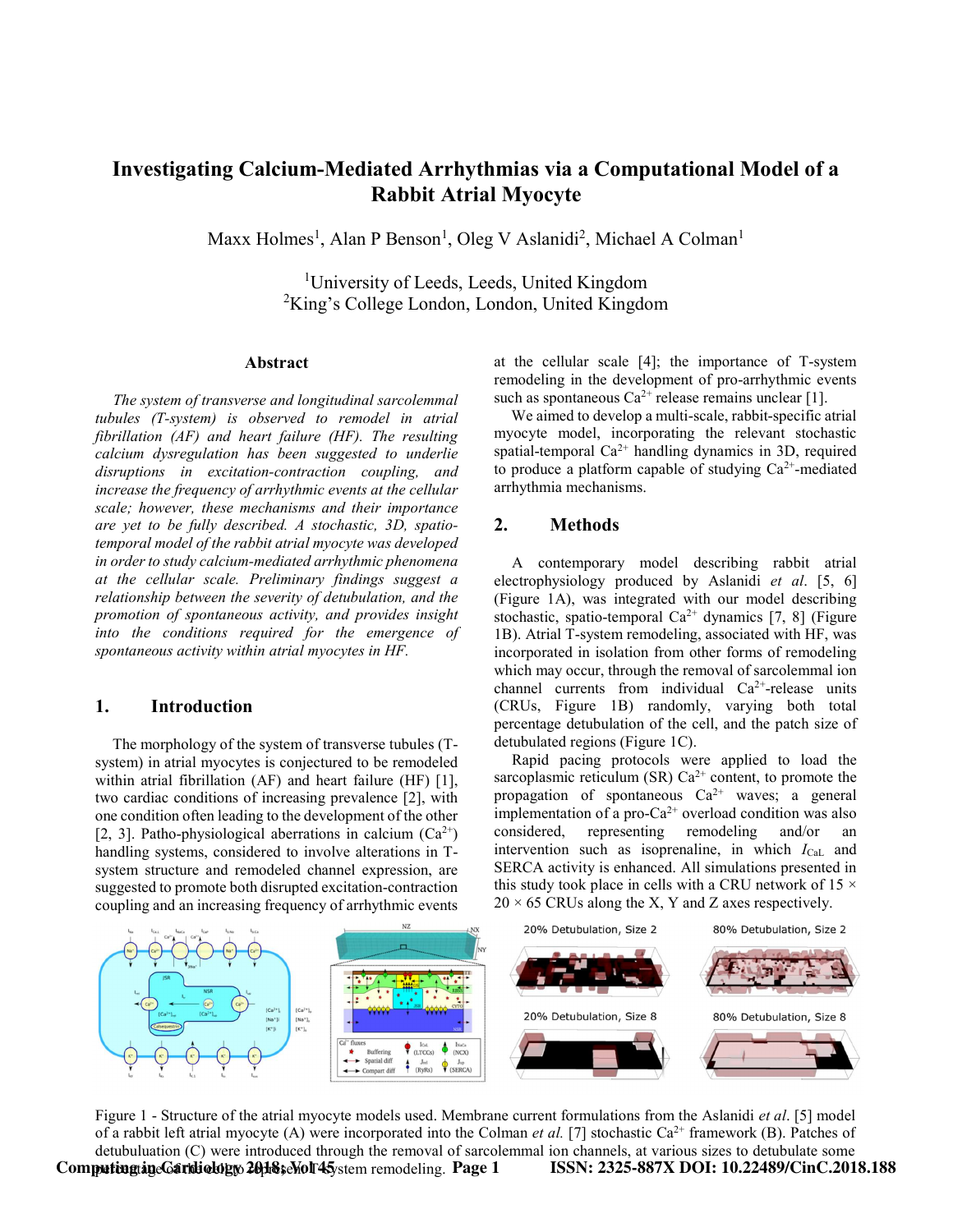

Figure 3 - Action potential (AP) dynamics. A) Rabbit left atrial APs of the newly developed (blue) and Aslanidi et al. (red) models (Figure 1), along with a range of experimental APs on rabbit left atrial myocytes. B) The AP duration (APD) of the Stochastic, Aslanidi et al. and experimental APs shown in A. C) The AP restitution curves from Workman et al. [10] and Verkerk et al. [9]

# 3. Results

#### 3.1. Action potential dynamics

The stochastic model developed produces an action potential within the ranges of experimental data (Figure 2A), and has morphological differences to the original model, such as a visible spike in the rapid upstroke and a triangular morphology, primarily determined by a significantly different cytosolic  $Ca^{2+}$  transient (CaT) morphology, the sodium-calcium exchanger, and  $I_{\text{Cal}}$   $\text{Ca}^{2+}$ induced inactivation. Both the stochastic and Aslanidi et

al. models fall well within the range of experimental APDs (Figure 2B) at a base cycle length of 500 ms. The AP restitution curve indicates that the stochastic model produces APDs which agree with the AP restitution studies by Verkerk et al. [9] and Workman et al. [10] (Figure 2C).

# 3.2. Effects of detubulation on stimulated  $Ca<sup>2+</sup>$ -wave propagation.

The degradation of the T-system was shown to produce a CaT with a progressively slower upstroke as the density of the T-system was reduced (Figure 3A). The peak of the CaT decreases slightly due to the lower number of L-type  $Ca<sup>2+</sup>$  channels present within the cell, but was not significantly smaller in the fully detubulated cell compared to control. The slower upstroke was a result of fewer CRUs activating instantly (corresponding to those not coupled to a cluster of LTCCs) and thus being activated by slower propagation of  $Ca^{2+}$  from the T-system positive regions (Figure 3B).

Propagation of  $Ca^{2+}$  throughout the Y-Z plane of the cell is shown in each of the three cases of detubulation (Figure 3C). The control cell shows familiar, near-simultaneous fast rise of intracellular  $Ca^{2+}$ , followed by uniform decay. The fully detubulated cell displayed rapid rise along the cell surface, which diffuses through the cell, exciting neighboring CRUs through a diffusion-recruitment process which is significantly slower than a cell with a full Tsystem. The partially detubulated cell displays a combination of both behaviors, with unaffected regions undergoing the rapid, near-simultaneous increase in  $Ca^{2+}$ throughout the cell, followed by the  $Ca^{2+}$ -wave propagating slowly into the detubulated regions.



Figure 2 - Effects of detubulation on stimulated  $Ca^{2+}$  wave propagation. A) Intracellular Ca<sup>2+</sup> transient for a fully, partially and none-detubulated cell in the stochastic model. B) Linescans along the X-axis of the cell over 200 ms. C) Intracellular  $Ca<sup>2+</sup>$  snapshots along the Y-Z plane of fully, partially and none-detubulated versions of the stochastic rabbit atrial myocyte cell model.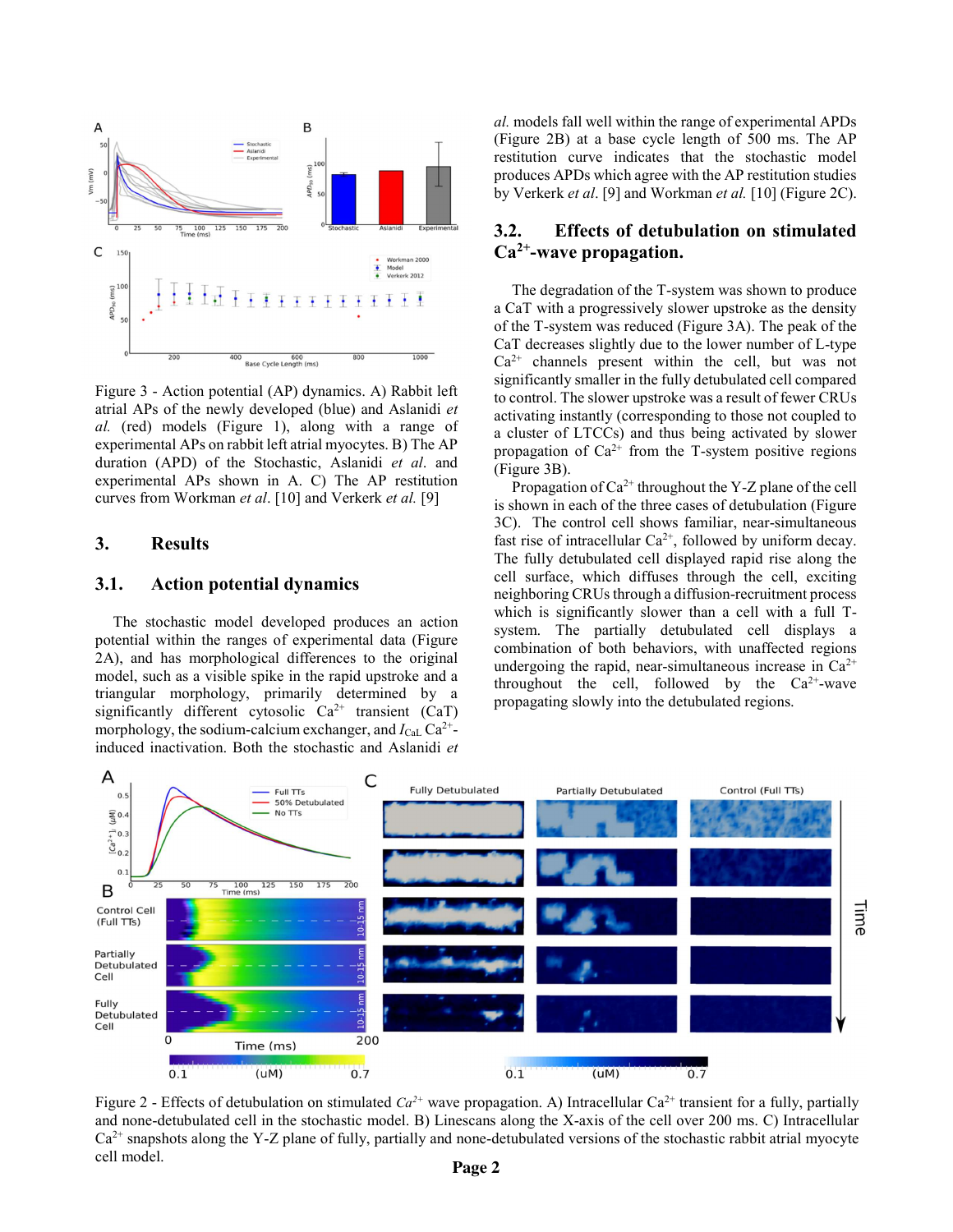# 3.3. Detubulation promotes spontaneous activity under SR  $Ca<sup>2+</sup>$  loading

A total of nine simulations under each set of conditions were performed, the results of which show few, uncommon spontaneous activity among detubulated cells without the presence of a pro- $Ca^{2+}$  loading condition, but all simulations show significant magnitudes of spontaneous excitation with the presence of such a condition.

The results (Figure 4) show a positive correlation between total percentage of detubulation and the average magnitude of changes in  $\lbrack Ca^{2+} \rbrack_{\text{NSR}}$  for spontaneous activity across the nine simulations, for 20%, 40% and 60% detubulation. This suggests that atrial remodeling in the form of modifications to T-system morphology may promote spontaneous activity, however this relationship is not linear.

A negligible difference on the average relative magnitude of spontaneous activity across the patch sizes at each severity of T-system remodeling also suggests that the patch size of these detubulated regions may be unimportant for the magnitude of spontaneous  $Ca^{2+}$ activity. However, there was a correlation between the location of the boundaries of detubulated regions and the origin of spontaneous  $Ca^{2+}$ -waves.

## 4. Discussion

The implementation of a stochastic, 3D, spatio-temporal  $Ca<sup>2+</sup>$  handling framework to the Aslanidi *et al.* rabbit atrial myocyte model (Figure 1) has produced a more physiological CaT morphology while retaining a physiological AP (Figure 2A, 2B), and agreement with a range of experimental AP restitution curves (Figure C).

 $Ca<sup>2+</sup>$ -wave propagation for a stimulated excitation (Figure 3) produces familiar behaviors for the control cell, and a slower propagation of  $Ca^{2+}$  through a diffusionrecruitment CRU mechanism, with the partially detubulated cell displaying a combination of these behaviors. Increasing the severity of the T-system remodeling, via increasing the percentage of the cell which was modelled to be detubulated, had a positive correlation with the average magnitude of spontaneous activity over the set of simulations produced (Figure 4). The results suggest that the removal of sarcolemmal ion channels as a result of T-system remodeling promotes spontaneous activity, in agreement with the findings of Song et al. [1] while the size of the remodeled regions have no significant effect on the average magnitude of these spontaneous events.

Initial analysis indicates that reduced  $Ca^{2+}$  efflux within the detubulated regions promotes spark-induced-spark propagation, and thus the development of whole-cell release events from  $Ca^{2+}$  sparks. Increased influx at the



Figure 4 - Effects of detubulation on promoting spontaneous activity. A range of detubulation severities (percentage of total detubulation) and sizes (see Methods) underwent a general implementation of a Pro-Ca<sup>2+</sup> loading condition, such as isoprenaline, in which  $I_{Cal}$  and SERCA activity is enhanced. Three plots of the same patch size are shown. As rabbits are known to have lower t-tubule densities, 20% detubulation can be considered as a control.

boundary of a detubulated region (compared to within the detubulated region) produces conditions which promote  $SR-Ca^{2+}$  increase, and thus may localize the origin of these release events to these boundary regions.

The emergence of spontaneous APs in the atria has been associated with arrhythmogenic triggers for AF. Our study provides insights into the conditions for the emergence of such triggers, as well as cellular models that can be integrated into 3D atrial models to simulate such triggers. Currently, even highly detailed 3D atrial models [11, 12] rely on fast pacing for the initiating of AF, and the introduction of a natural triggering mechanism will prove valuable in furthering the understanding of the complex mechanisms underlying AF.